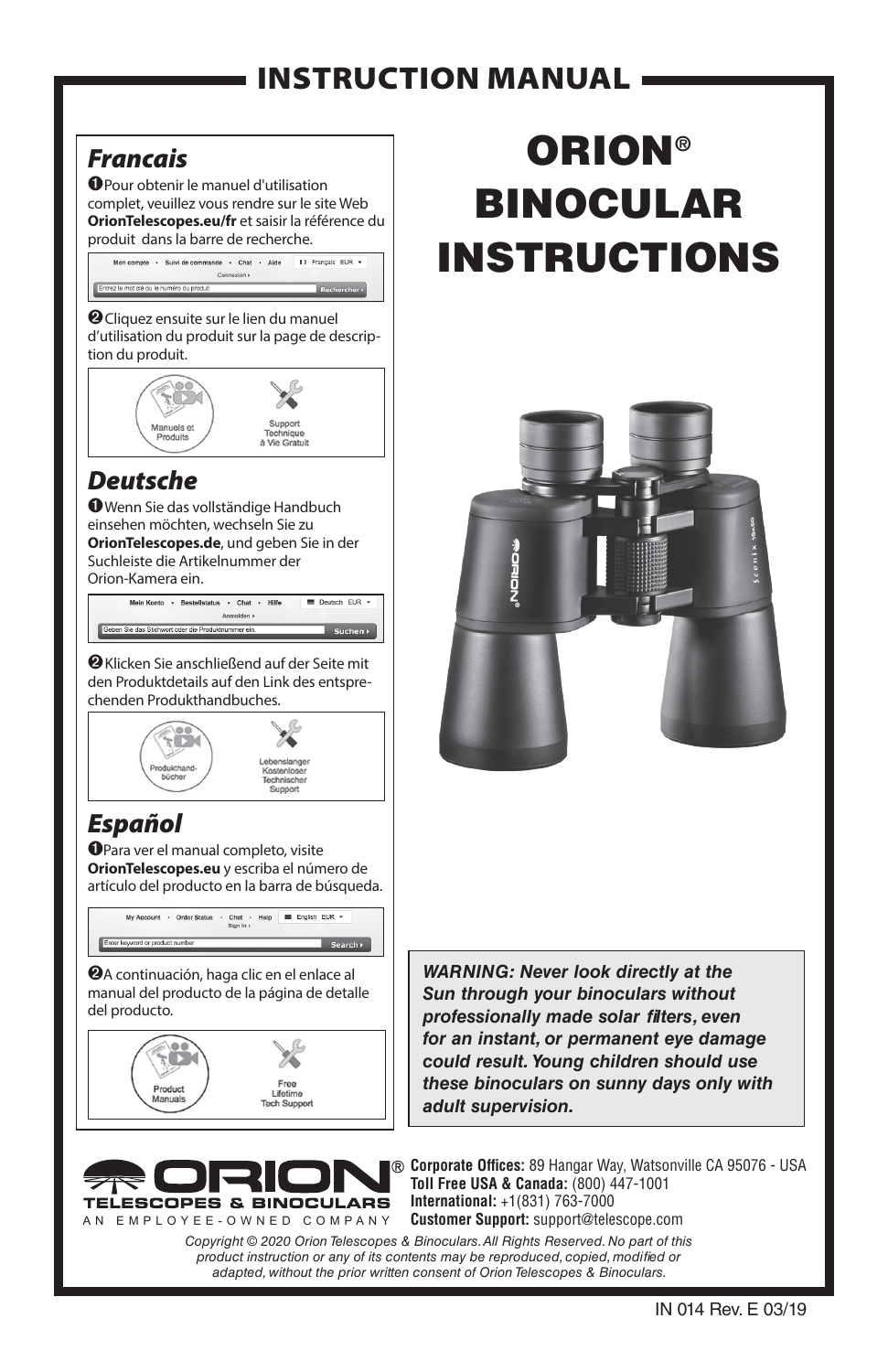#### Adjusting the Distance Between Your Eyes

Hold each barrel firmly and move the two barrels together to match the distance between your eyes. You should see a single round field with both eyes. Make this adjustment before you focus.

#### Focusing

The small center wheel between the two barrels is for focusing the binoculars. The center wheel focuses both barrels simultaneously. Turn the wheel until the image is clearest. The left eyepiece does not rotate; the right one does. The rotating right eyepiece is called the diopter adjustment.

#### Diopter Adjustment

Because all eyes are slightly different, Orion binoculars feature a "Right Eye Diopter Adjustment." The purpose of this is to compensate for slight differences between a person's two eyes. With both eyes open, cover the right objective lens (front) with your hand. Turn the center-focusing wheel until the image in the left side is sharp. Again, cover the left objective lens (front) with your hand and focus the right side by rotating the right eyepiece until the image is sharp. The binocular is now adjusted to your eyes. Make a note of the diopter adjustment and turn the right eyepiece to that diopter adjustment whenever you look through them. Once you make this adjustment, you do not have to touch the diopter adjustment. Simply focus both sides by turning the center wheel.

#### Attaching the Tripod Mount

Most Orion binoculars can be attached to a standard photo tripod by means of an "L" bracket binocular tripod mount. Unscrew the small (approximately 1/2") cap that is located at the front of the center shaft, between the binocular halves. This is the objective end of the shaft that contains the center focusing wheel. Removing this cap reveals a small 1/4"-20 threaded hole. The male threaded portion of the tripod "L" bracket screws into this hole. Screw the tripod male-threaded mounting screw into one of the holes on the bottom of the "L" bracket binocular tripod mount (some of the mounts contain two holes for adjustable positioning).

#### Roll-Down Eyecups

Some Orion binoculars feature roll-down eyecups. The eyecups are usually left in the up position for use without eyeglasses. To use the binocular with eyeglasses, simply roll down the eyeguard by folding down one side, then slide your fingers around to the opposite side of the eyepiece.

#### Twist-lock eyecups

Other Orion binoculars feature twist-lock eyecups. When used without eyeglasses, the eyecups should be rotated counter-clockwise to the up position until they click into place. With the eyecups locked in the up position, your eyes will be positioned properly to view the entire binocular field of view. If you prefer to view with eyeglasses on, simply rotate the eyecups clockwise to the down position to provide room for your corrective lenses.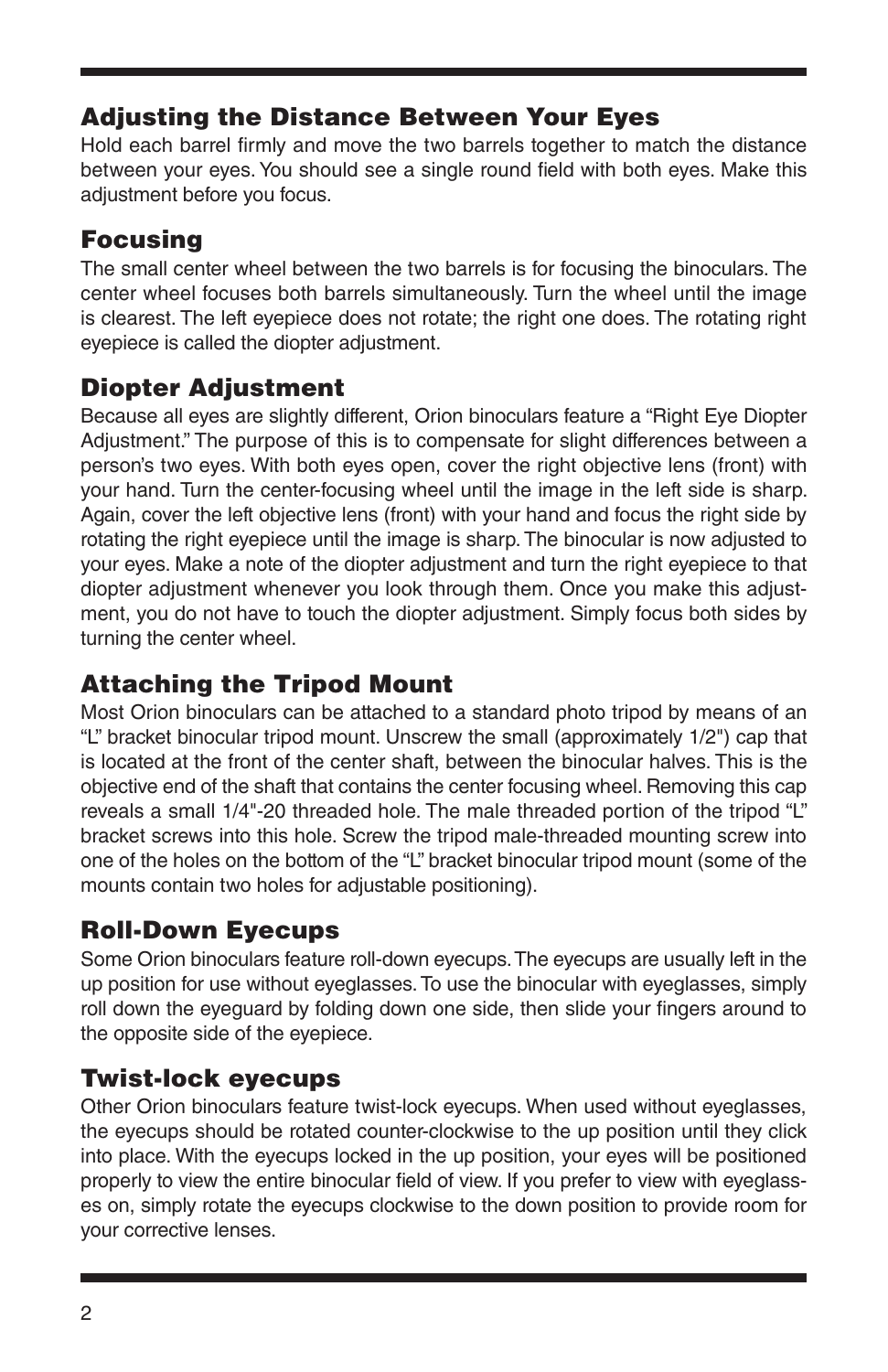#### Waterproof Binoculars

Orion waterproof binoculars are nitrogen-purged and sealed to be completely waterproof and internally fogproof. While it is impervious to rain, wind, splashing from a boat and humidity, do not immerse the binocular in water under any circumstances. If the binocular becomes wet with fresh water, merely blot it dry with a clean cloth and clean the lens surfaces as outlined below. Saltwater should be rinsed off completely and the binocular then blotted dry and its lenses cleaned as outlined below. If the binocular body becomes dirty, it can be cleaned with warm water and a clean cloth. If extremely dirty, or oily, clean the body with a dilute solution of warm water and mild soap on a cloth, then rinse with clean water and blot dry. Do not clean lens surfaces with soap and water!

#### Cleaning and Care of Binoculars

The lens surfaces of Orion binoculars are coated with anti-reflection coatings that can be damaged with careless handling. Avoid touching surfaces with fingers or any coarse material. Most binoculars, eyepieces, and camera lenses are cared for in a similar manner. All optics, even if stored, must be cleaned approximately twice a year or whenever they are dirty. The dust that builds up on coatings promotes mold growth, which etches glass and destroys coatings. Avoid over-cleaning; it can damage the coatings. Always use lens cleaning tissue and fluid that are specifically designed for multi-coated lenses. Do not use fluids or tissue that are for eyeglass or household use.

To clean the binoculars, blow off the lens with a blower bulb to remove the larger particles. Make sure your hands are clean. Have several pieces of tissue ready. Put two drops of lens cleaning fluid on a piece of lens cleaning tissue (never on the lens). Gently wipe the dirt off the lens. Quickly wipe the excess with a new, dry piece of lens cleaning tissue. On larger lenses, clean only a small area at a time, using new tissue each time. On excessively dirty lenses, wipe across using one stroke for each tissue, alternating wet and dry. The more fresh, clean lens tissue you use, the less likely you are to scratch your lenses. Always avoid excessive pressure or rubbing. It is better to leave a tiny amount of dirt on the lens than to use too much pressure and destroy the coatings.

#### Storage and Cold Weather

All optics, when exposed to excessive temperature changes or high humidity, have the potential to fog up. Always allow the optics to slowly adjust to cold weather by storing the instrument (in its case) in a cold area such as an unheated garage or the trunk of a car for a few hours before use. When bringing the instrument back inside a warm house, store it in a cool area for one to two hours. It is very important to then open up the case, remove the instrument, then remove the caps, and let everything dry out overnight. The instrument should be stored in a cool dry place; storing it in a moist environment will result in mold growth and destroy the optics. This is not covered by warranty.